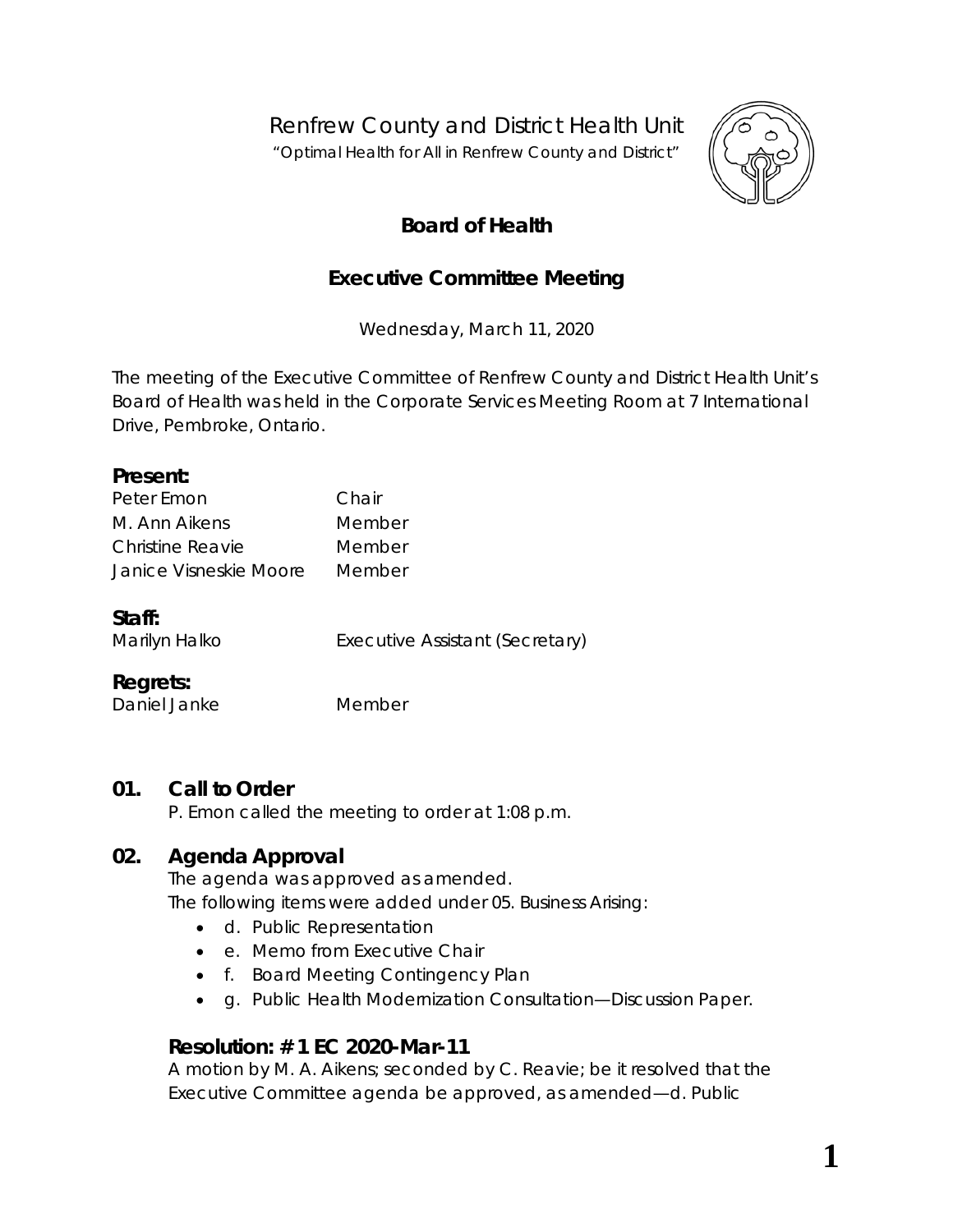Representation—e. Memo from Executive Chair—f. Board Meeting Contingency Plan—g. Public Health Modernization Consultation—Responses to Discussion Points.

Carried

# **03. Declaration of Conflict of Interest**

No conflicts of interest were declared.

### **04. Minutes of Previous Meeting (Approval)**

a. Approval of the minutes from the Executive Committee meeting held on Tuesday, February 18, 2020.

### **Resolution: # 2 EC 2020-Mar-11**

A motion by C. Reavie; seconded by M. A. Aikens; be it resolved that the Executive Committee approve the meeting minutes for Tuesday, February 18, 2020, as presented.

Carried

#### **05. Business Arising**

a. Next steps following the meeting with Ottawa Public Health Board Representatives on Friday, February 28, 2020

J. Visneskie Moore, Board of Health Chair, along with M. A. Aikens, BoH Vice-Chair/Governance Committee Chair and P. Emon, Executive Committee Chair, met with Keith Egli, OPH Board Chair and Tammy DeGiovanni, OPH Board Vice-Chair, on Friday, February 28, 2020, to discuss the potential collaborative approach for providing the delivery of public health services to Renfrew County and District and Ottawa.

Next steps will also be addressed during the item d. discussion.

At 1:15 p.m., Dr. Robert Cushman, Acting Medical Officer of Health joined the meeting by telephone.

- b. 2020 Risks Management Plan The Committee reviewed the summary of the top three residual Governance risks, forwarded for discussion after the February 25th Regular Board meeting:
	- RCDHU 2020 Risk [Management Plan](http://portal.rcdhu.com/board/wp-content/uploads/2020/03/2020-Risk-Management-Plan.pdf)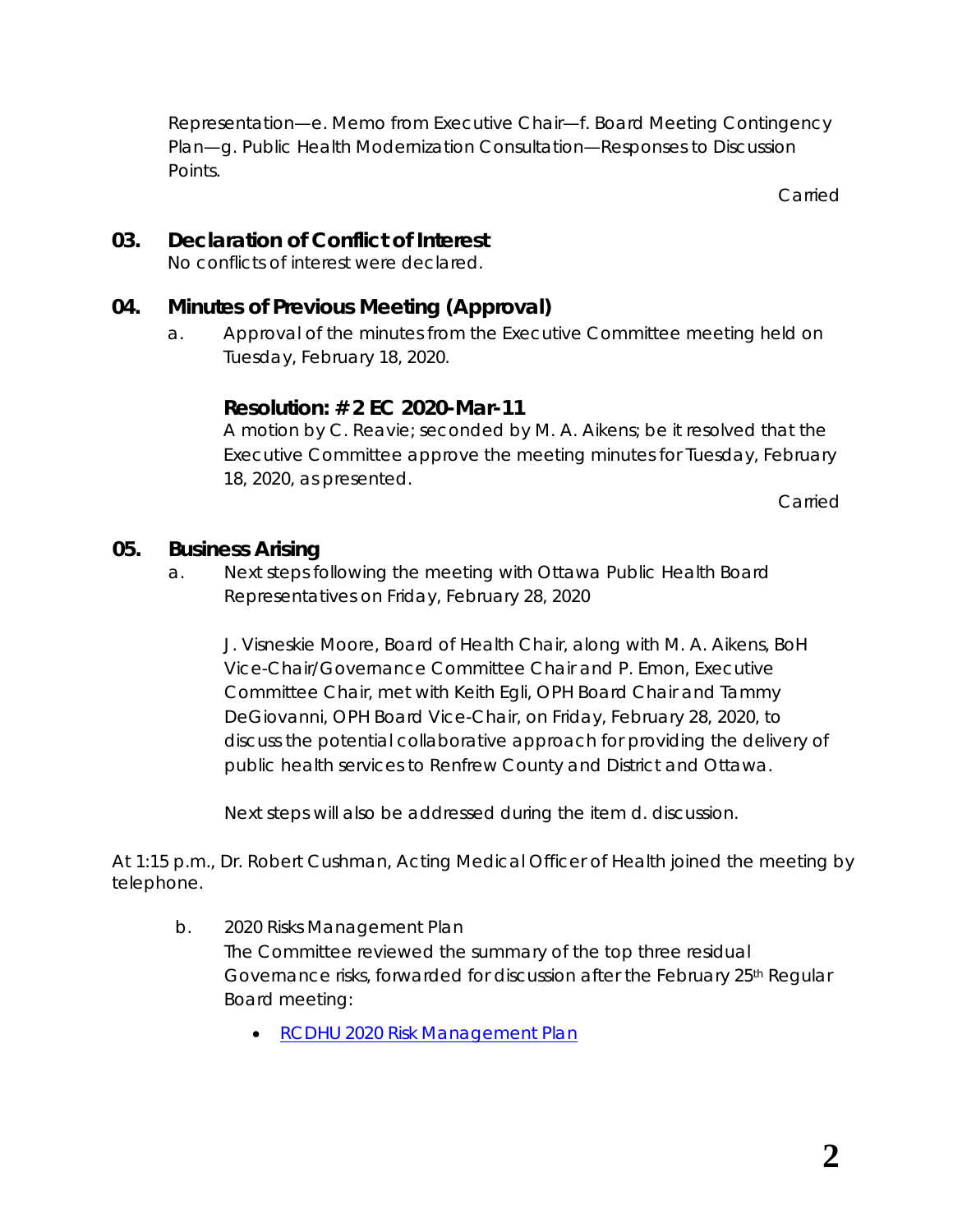# **Resolution: # 3 EC 2020-Mar-11**

A motion by C. Reavie; seconded by J. Visneskie Moore; be it resolved that the Executive Committee recommend that the Board adopt the recommendations addressing the 3 risks 7a, 1e and 6a as attached.

Carried

Item 7 a.

- Actively pursuing a solution through ongoing discussions with Ottawa Public Health (OPH)
- Memorandum of Understanding with OPH

Item 1 e.

- Preparing a tight budget that still allows for the delivery of public health services to meet the needs of Renfrew County and District's residents
- Advising funding partners of RCDHU's financial challenges
- Continuing to put pressure on the government in an effort to reverse funding changes
- Continued membership by Board and Staff Members on associations that support and give a voice to the needs of rural Ontario, such as AMO, ROMA and provincial Task Forces

Item 6 a.

- Assessing the needs of the residents of Renfrew County and District using the13 criteria points for public health modernization
- Keeping the MPP for Renfrew—Nipissing—Pembroke aware of the potential impact for rural public health units because of public health modernization
- Assessing, advocating and exploring the options available for Renfrew County and District in the public health modernization plan
- c. Preparation for Association of Municipalities of Ontario (AMO) meeting with Jim Pine on March 18, 2020 P. Emon is preparing to attend a collective consultation meeting, along with other representatives from rural Ontario who sit on the provincial Task Force. This session of the public health modernization consultation meeting is scheduled for March 18, 2020.

Emon wanted to ensure that the meeting with Jim Pine addresses the needs of Renfrew County and District.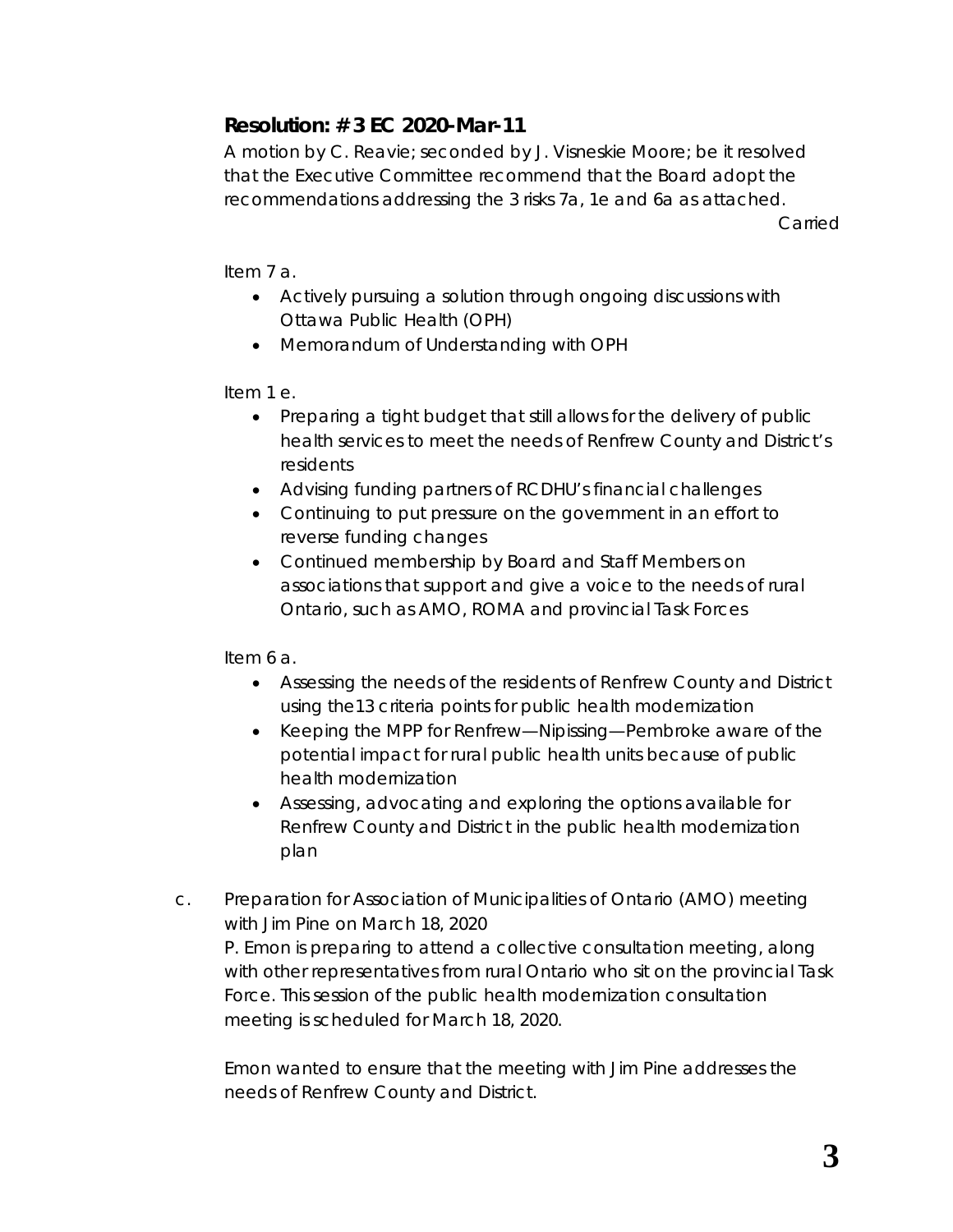d. Public Representation

M. A. Aikens, as Chair of the Governance Committee, will contact the Honourable John Yakabuski, MPP, Renfrew—Nipissing—Pembroke, to get clarification whether the province will be appointing/replacing any provincial appointees on the Renfrew County and District Health Unit's Board of Health.

Five provincially appointed Board Members are assigned to the RCDHU BoH. Four of the five provincially appointed Members reach their end of term in 2020. The fifth Member's term ends on March 31, 2021.

- e. Memo from Executive Committee Chair The Committee reviewed and made suggestions regarding changes to the memo prepared by P. Emon that is linked below:
	- [Ottawa Public Health Opportunity](http://portal.rcdhu.com/board/wp-content/uploads/2020/03/05.-a.-Memo-OPH-Mar-11-2020-1.pdf)

The Committee will prepare a letter to send to OPH Chair, Keith Egli, following its approval by the Board, at the Regular Board meeting, scheduled for March 31, 2020. The letter would acknowledge the meeting held on February 28<sup>th</sup> and the hope for future meetings, with continued collaboration between Renfrew County and District Health Unit and Ottawa Public Health.

f. Contingency Plan for Board Meetings

A recommendation was made that the Committee, on behalf of the Board of Health, explore the possibility of swing-space meeting locations for the Board's Regular, Special and Committee meetings. Temporary meeting space would be needed during the months of September, October, November and December 2020, until the Pembroke office relocation project is completed.

C. Reavie will check for available meeting room options with the City of Pembroke.

g. Public Health Modernization Consultation—Responses to Discussion Points A new consultation date has not been scheduled for the Public Health Modernization Consultations, with Jim Pine, in Ottawa. Originally, the consultations were to be held on February 4, 2020.

The Committee reaffirmed that Dr. Cushman's *[Responses to Discussion](http://portal.rcdhu.com/board/wp-content/uploads/2020/01/RCDHU-Responses-to-Discussion-Points-and-Questions-from-the-Public-Health-and-Emergency-Health-Services-Modernization-Presentations-2020-Jan-23.pdf) [Points and Questions from the Public Health and Emergency Health](http://portal.rcdhu.com/board/wp-content/uploads/2020/01/RCDHU-Responses-to-Discussion-Points-and-Questions-from-the-Public-Health-and-Emergency-Health-Services-Modernization-Presentations-2020-Jan-23.pdf)*